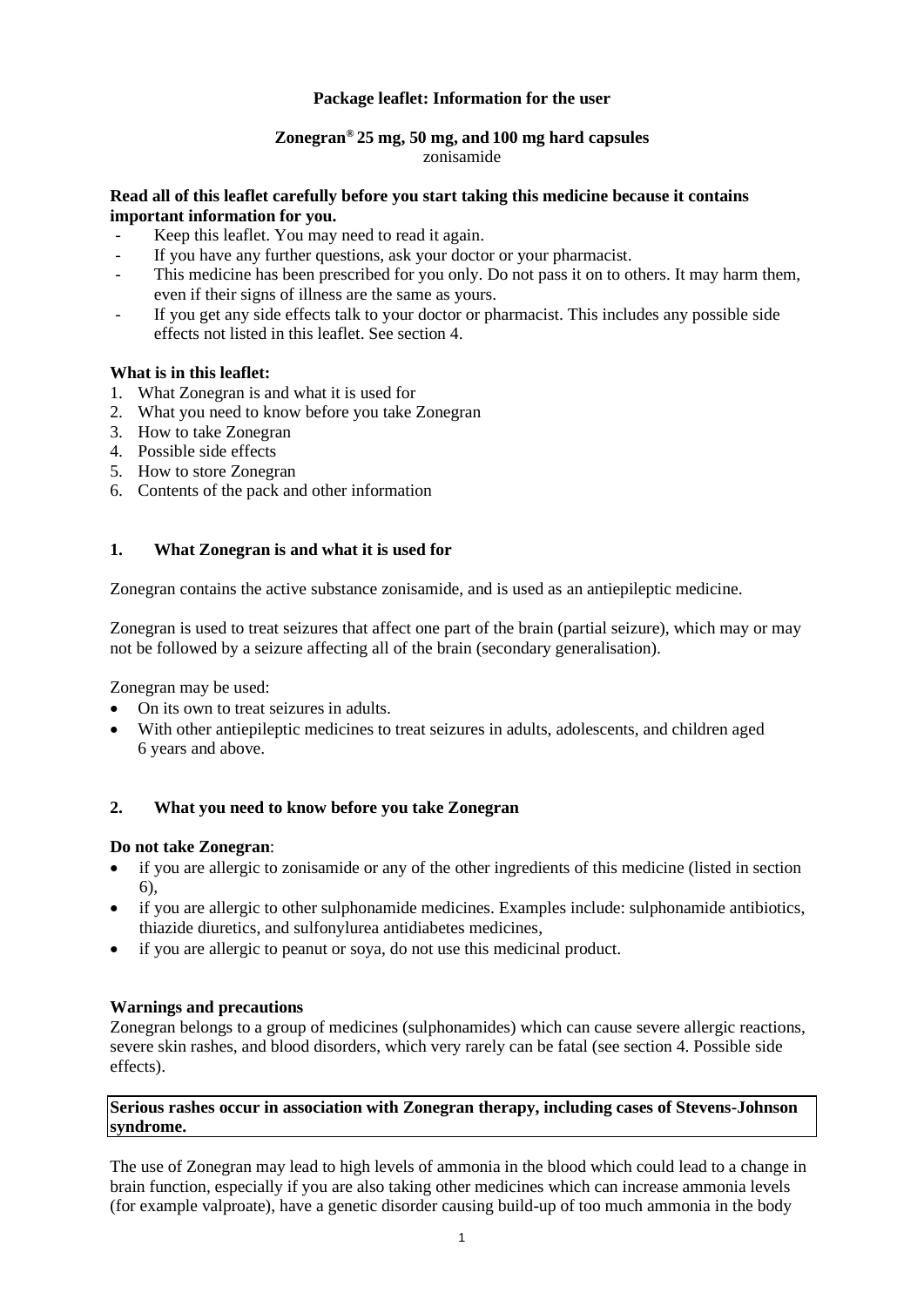(urea cycle disorder), or if you have liver problems. Tell your doctor immediately if you become unusually drowsy or confused.

Talk to your doctor or pharmacist before taking Zonegran if you:

- are younger than 12 years old, as you may be at greater risk of *decreased sweating, heat stroke, pneumonia and liver problems.* If you are younger than 6 years old, Zonegran is not recommended for you.
- are elderly, as your dose of Zonegran may need adjusting, and you may be more likely to develop an allergic reaction, severe skin rash, swelling of the feet and legs, and itchiness when taking Zonegran (see section 4 Possible side effects).
- suffer from liver problems, as your dose of Zonegran may need adjusting.
- have eye problems such as glaucoma.
- suffer from kidney problems as your dose of Zonegran may need adjusting.
- have previously suffered from kidney stones, as you may be at increased risk of developing more kidney stones. **Reduce the risk of kidney stones by drinking sufficient water.**
- live in a place or are on holiday in a place where the weather is warm. Zonegran can make you perspire less, which can cause your body temperature to increase. **Reduce the risk of overheating by drinking sufficient water and keeping cool.**
- are underweight, or have lost a lot of weight as Zonegran can cause you to lose more weight. Tell your doctor as this may need to be monitored.
- are pregnant or could become pregnant (see section 'pregnancy, breast-feeding and fertility' for further information).

If any of these applies to you, tell your doctor before you take Zonegran.

# **Children and adolescents**

Talk to your doctor about the following risks:

Preventing overheating and dehydration in children

Zonegran can cause your child to sweat less and overheat and if your child is not treated this can lead to brain damage and death. Children are most at risk especially in hot weather.

When your child is taking Zonegran:

- Keep your child cool especially in hot weather
- Your child must avoid heavy exercise especially when the weather is hot
- Give your child plenty of cold water to drink
- Your child must not take these medicines:

carbonic anhydrase inhibitors (like topiramate and acetazolamide), and anticholinergic agents (like clomipramine, hydroxyzine, diphenhydramine, haloperidol, imipramine and oxybutynin).

If your child's skin feels very hot with little or no sweating, becomes confused, has muscle cramps, or your child's heartbeat or breathing becomes rapid:

- Take your child to a cool, shaded place
- Sponge your child's skin with cool (not cold) water
- Give your child cold water to drink
- Seek urgent medical assistance.
- Body weight: You should monitor your child's weight every month and see your doctor as soon as possible if your child is not gaining enough weight. Zonegran is not recommended for children who are underweight or have a small appetite, and should be used with caution in those below 20 kg.
- Increased acid level in the blood and kidney stones: Reduce these risks by ensuring that your child drinks enough water and is not taking any other medicine which could cause kidney stones (see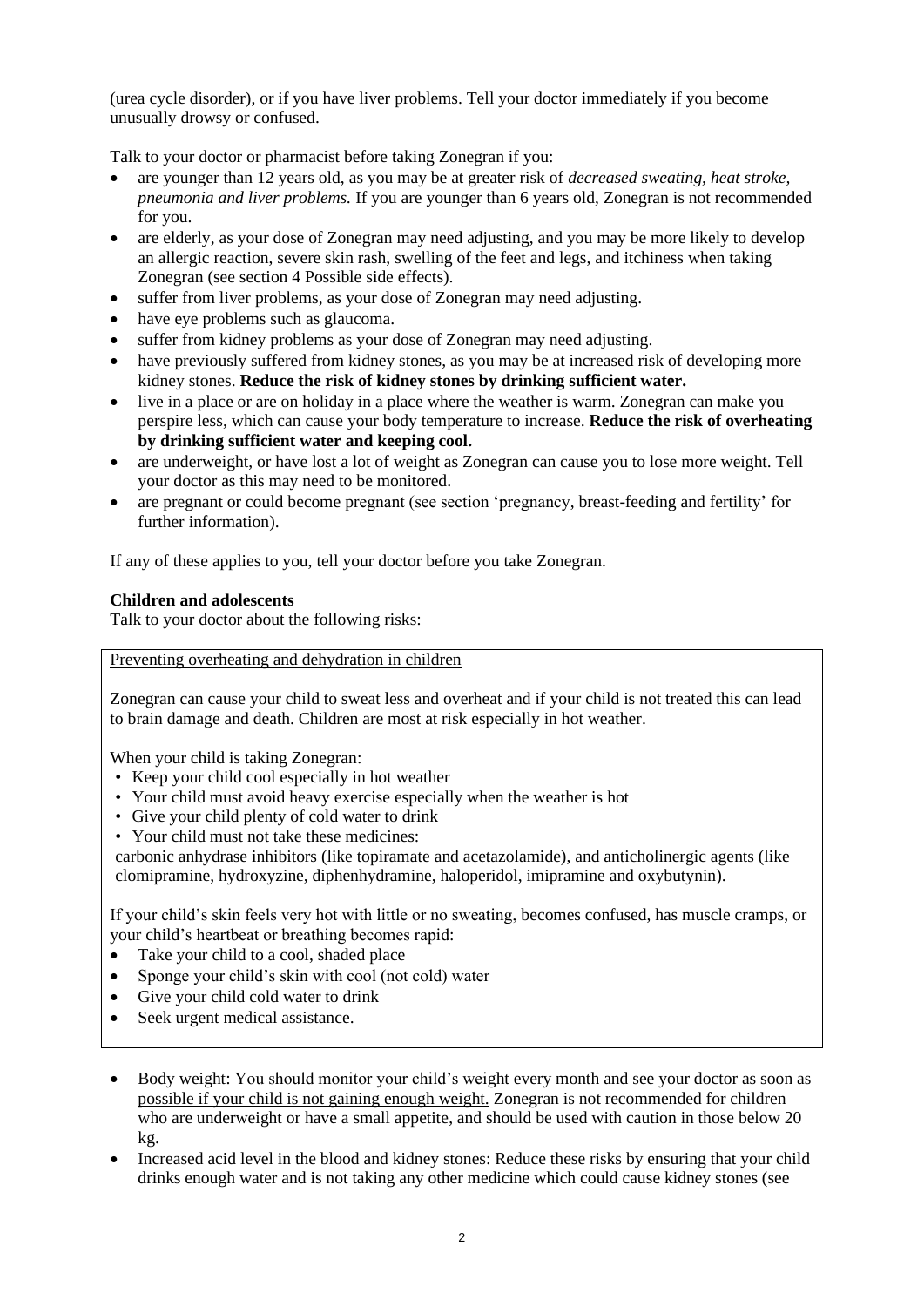Other medicines). Your doctor will monitor your child's blood bicarbonate levels and kidneys (see also section 4).

Do not give this medicine to children below the age of 6 years because it is not known for this age group whether the potential benefits are greater than the risks.

#### **Other medicines and Zonegran**

Please tell your doctor or pharmacist if you are taking, or have recently taken, any other medicines, including medicines obtained without a prescription.

- Zonegran should be used carefully in adults when taken with medicines that can cause kidney stones, like topiramate or acetazolamide. In children, this combination is not recommended
- Zonegran could possibly increase your blood levels of medicines like digoxin and quinidine, and so a reduction in their dose may be required.
- Other medicines like phenytoin, carbamazepine, phenobarbitone and rifampicin can decrease your blood levels of Zonegran, which may require an adjustment of your dose of Zonegran.

#### **Zonegran with food and drink**

Zonegran can be taken with or without food.

#### **Pregnancy, breast-feeding and fertility**

- If you are pregnant, or think you may be pregnant, you must tell your doctor straight away and discuss possible risks the epilepsy medicine you are taking might pose to your unborn baby.
- If you are planning to become pregnant you should discuss your epilepsy treatment with your doctor as early as possible before you become pregnant.
- You should not stop your treatment without discussing this with your doctor. Suddenly stopping may lead to breakthrough seizures which may harm you and your unborn baby. It is important that your epilepsy remains well controlled.

#### **Pregnancy**

You must only take zonisamide during your pregnancy if your doctor tells you to. If you are a woman of childbearing age you must use adequate contraception while taking zonisamide and for one month after stopping zonisamide.

Studies have shown an increased risk of physical birth abnormalities in children of women taking epilepsy medicines during pregnancy. The risk of physical birth abnormalities may increase when more than one epilepsy medicine is used at the same time. Where possible, your doctor should consider using one epilepsy medicine to control your epilepsy.

More research is needed to better understand whether taking zonisamide during pregnancy increases the risk of having a baby born with a physical birth abnormality or a learning or thinking disability.

Studies have shown that babies born to mothers using zonisamide during pregnancy were smaller than expected for their age at birth, compared with babies born to mothers treated with lamotrigine monotherapy.

#### Breast-feeding

Do not breast-feed whilst taking, or for one month after stopping Zonegran.

#### Fertility

There are no clinical data available on the effects of zonisamide on human fertility. Studies in animals have shown changes in fertility parameters.

#### **Driving and using machines**

Zonegran may affect your concentration, ability to react/respond, and may make you feel sleepy, particularly at the beginning of your treatment or after your dose is increased. Be especially careful while driving or operating machinery, if Zonegran affects you in this way.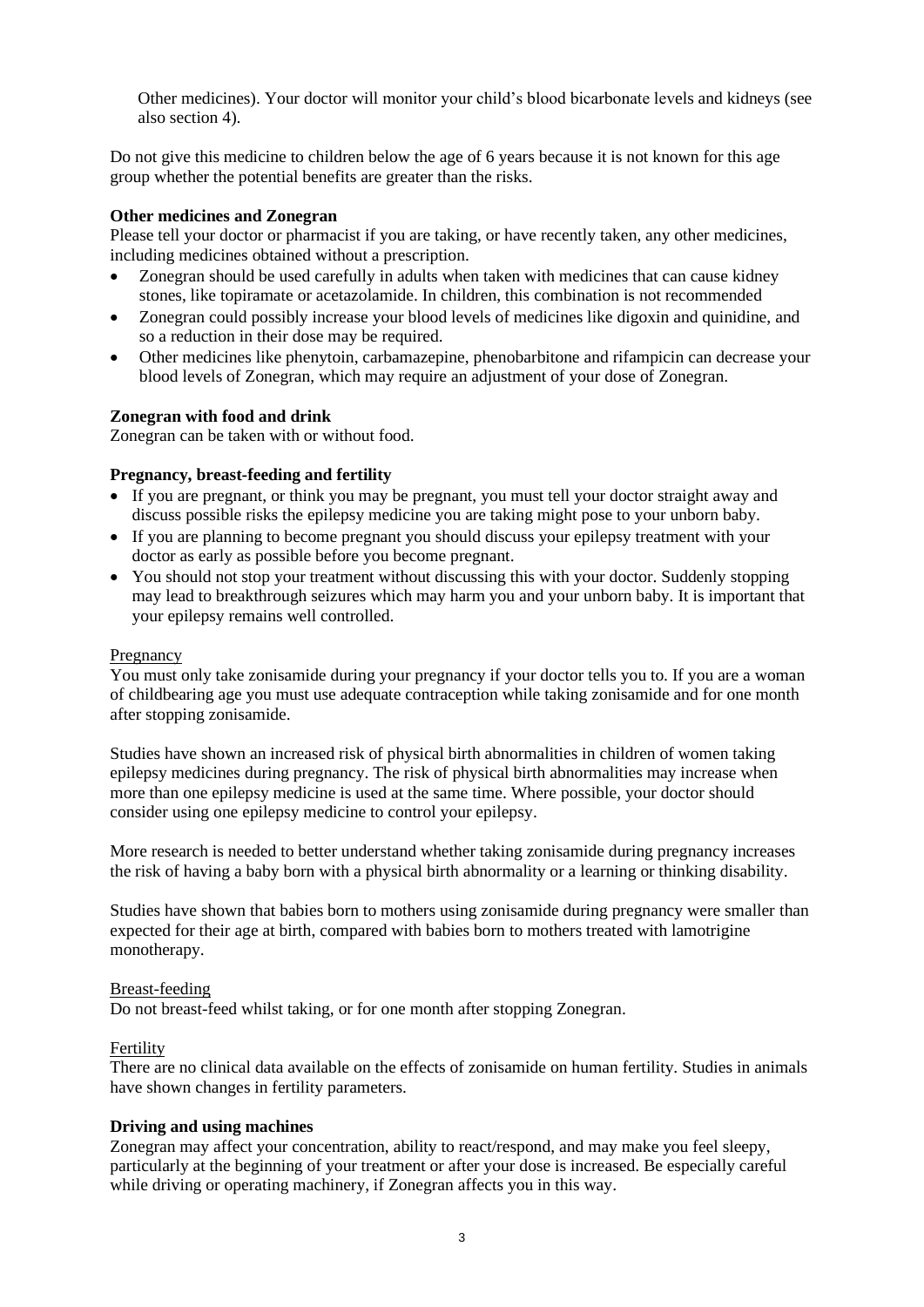# **Important information about some of the ingredients of Zonegran**

# **Zonegran contains sunset yellow FCF (E110) and allura red AC (E129)**

Zonegran 100 mg hard capsules contain a yellow colour called sunset yellow FCF (E110) and a red colour called allura red AC (E129), which may cause allergic reactions.

Zonegran contains soya oil. If you are allergic to peanut or soya, do not use this medicinal product.

# **3. How to take Zonegran**

Always take this medicine exactly as your doctor has told you. You should check with your doctor or pharmacist if you are not sure.

### **The recommended adult dose**

### **When you take Zonegran on its own:**

- The starting dose is 100 mg taken once a day.
- This may be increased by up to 100 mg at intervals of two weeks.
- The recommended dose is 300 mg once a day.

# **When you take Zonegran with other antiepileptic medicines:**

- The starting dose is 50 mg daily taken in two equal doses of 25 mg.
- This may be increased by up to 100 mg at intervals of one to two weeks.
- The recommended daily dose is between 300 mg and 500 mg.
- Some people respond to lower doses. The dose may be increased more slowly if you experience side effects, are elderly or if you suffer from kidney or liver problems.

### **Use in children (aged 6 to 11 years) and adolescents (aged 12 to 17 years) weighing at least 20 kg:**

- The starting dose is 1 mg per kg of body weight taken once a day.
- This may be increased by 1 mg per kg of body weight at intervals of one to two weeks.
- The recommended daily dose is 6 to 8 mg per kg for a child with a body weight of up to 55 kg or 300 to 500 mg for a child with a body weight more than 55 kg (which ever dose is lower) taken once a day.

*Example: A child who weighs 25 kg should take 25 mg once a day for the first week, and then increase the daily dose by 25 mg at the start of each week until a daily dose between 150 to 200 mg is reached.*

If you feel that the effect of Zonegran is too strong or too weak, talk to your doctor or pharmacist.

- Zonegran capsules must be swallowed whole with water.
- Do not chew the capsules.
- Zonegran can be taken once or twice daily, as instructed by your doctor.
- It you take Zonegran twice a day, take half the daily dose in the morning and half in the evening.

### **If you take more Zonegran than you should**

If you may have taken more Zonegran than you should, tell a carer (relative or friend), your doctor or pharmacist immediately, or contact your nearest hospital casualty department, taking your medicine with you. You may become sleepy and could lose consciousness. You might also feel sick, have a sore stomach, muscle twitches, eye movement, feel faint, have a slowed heart beat, and reduced breathing and kidney function. Do not try to drive.

### **If you forget to take Zonegran**

- If you forget to take a dose, don't worry: take the next dose when it is due.
- Do not take double the dose to make up for the forgotten dose.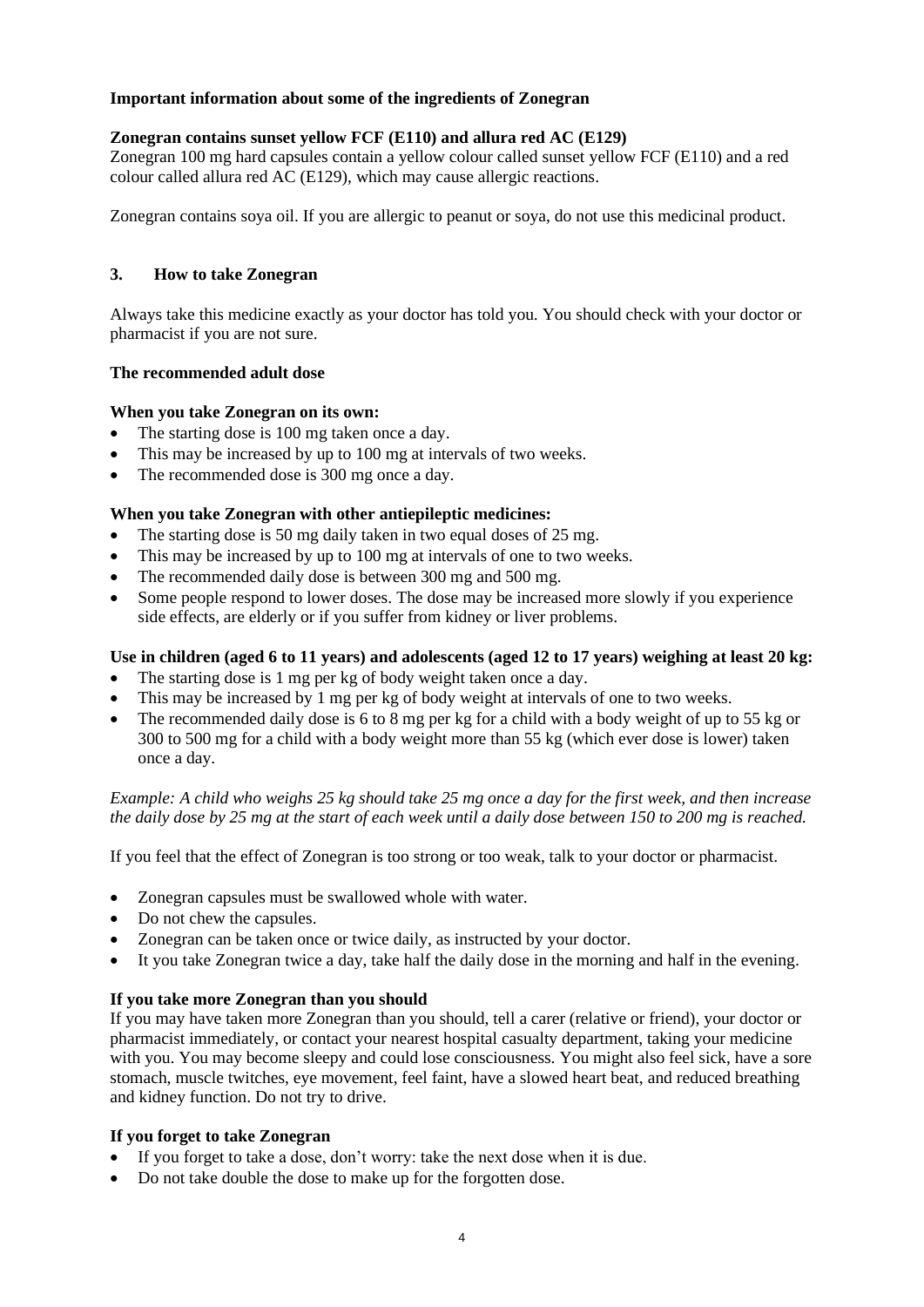# **If you stop taking Zonegran**

- Zonegran is meant to be taken as a long-term medicine. Do not reduce your dose or stop your medicine unless your doctor tells you to.
- If your doctor advises you to stop taking Zonegran your dose will be reduced gradually to lower the risk of more seizures.

If you have any further questions on the use of this medicine, ask your doctor or pharmacist.

# **4. Possible side effects**

Like all medicines, this medicine can cause side effects, although not everybody gets them.

Zonegran belongs to a group of medicines (sulphonamides) that can cause severe allergic reactions, severe skin rashes, and blood disorders, which very rarely can be fatal.

# **Contact your doctor immediately if you:**

- have difficulty breathing, a swollen face, lips or tongue, or a severe skin rash as these symptoms may indicate that you are having a severe allergic reaction.
- have signs of overheating high body temperature but little or no sweating, rapid heartbeat and breathing, muscle cramps, and confusion.
- have thoughts of harming or killing yourself. A small number of people being treated with antiepileptics such as Zonegran have had thoughts of harming or killing themselves.
- have pain in your muscles or a feeling of weakness, as this may be a sign of abnormal muscle breakdown which can lead to kidney problems.
- get a sudden pain in your back or stomach, have pain on urinating (passing water) or notice blood in your urine, as this may be a sign of kidney stones.
- develop visual problems such as eye pain or blurred vision while taking Zonegran

## **Contact your doctor as soon as possible if you:**

- have an unexplained skin rash, as this could develop into a more severe skin rash or skin peeling.
- feel unusually tired or feverish, have a sore throat, swollen glands, or find that you bruise more easily, as this may mean you have a blood disorder.
- have signs of increased acid level in the blood- headaches, drowsiness, shortness of breath and loss of appetite. Your doctor may need to monitor or treat this.

Your doctor may decide that you should stop using Zonegran.

The most common side effects of Zonegran are mild. They occur during the first month of treatment and usually decrease with continued treatment. In children ages  $6 - 17$  years old, side effects were consistent with those described below with the following exceptions: pneumonia, dehydration, sweating decreased (common) and abnormal liver enzymes (uncommon).

**Very common side effects** (may affect more than 1 in 10 people):

- agitation, irritability, confusion, depression
- poor muscle coordination, dizziness, poor memory, sleepiness, double vision
- loss of appetite, decreased blood levels of bicarbonate (a substance that prevents your blood from becoming acidic)

# **Common side effects** (may affect up to 1 in 10 people):

- difficulty sleeping, strange or unusual thoughts, feeling anxious or emotional.
- slowed thoughts, loss of concentration, speech abnormalities, abnormal skin sensation (pins and needles), tremor, involuntary movement of the eyes.
- kidney stones.
- skin rashes, itching, allergic reactions, fever, tiredness, flu-like symptoms, hair loss.
- ecchymosis (a small bruise caused by blood leaking from broken blood vessels in the skin).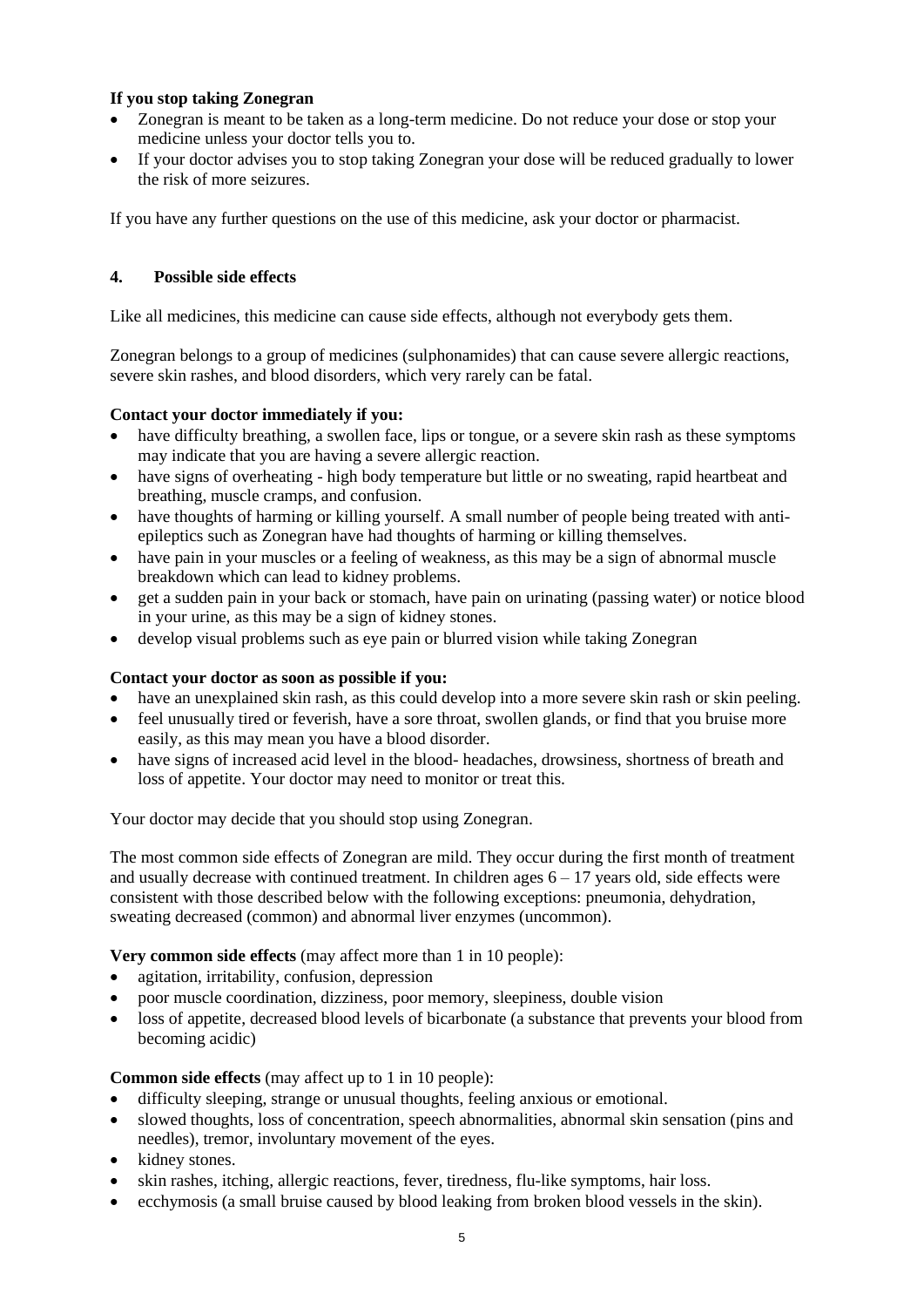- loss of weight, nausea, indigestion, stomach pains, diarrhoea (loose stools), constipation.
- swelling of the feet and legs.

# **Uncommon side effects** (may affect up to 1 in 100 people):

- anger, aggression, thoughts of suicide, suicide attempt.
- vomiting.
- gall bladder inflammation, gallstones.
- urinary stones.
- lung infection / inflammation, urinary tract infections.
- low blood potassium levels, convulsions/seizures.

**Very rare side effects** (may affect up to 1 in 10,000 people):

- hallucinations, memory loss, coma, neuroleptic malignant syndrome (inability to move, sweating, fever, incontinence), status epilepticus (prolonged or repeated seizures).
- breathing disorders, shortness of breath, inflammation of the lungs.
- inflammations of the pancreas (severe pain in the stomach or back)
- liver problems, kidney failure, increased blood levels of creatinine (a waste product that your kidneys should normally remove).
- severe rashes or skin peeling (at the same time you may feel unwell or develop a fever).
- abnormal muscle breakdown (you may feel pain or weakness in your muscles) which can lead to kidney problems.
- swollen glands, blood disorders (reduction in the number of blood cells, which can make infection more likely and can make you look pale, feel tired and feverish, and bruise more easily).
- decreased sweating, overheating.
- glaucoma, which is a blockage of fluid in the eye causing increased pressure in the eye. Eye pain, blurred vision or decreased vision may occur and can be signs of glaucoma.

## **Reporting of side effects**

If you get any side effects, talk to your doctor or pharmacist. This includes any possible side effects not listed in this leaflet. You can also report side effects directly (see details below). By reporting side effects you can help provide more information on the safety of this medicine.

### **United Kingdom**

Yellow Card Scheme

Website: www.mhra.gov.uk/yellowcard or search for MHRA Yellow Card in the Google Play or Apple App store

### **5. How to store Zonegran**

Keep this medicine out of the sight and reach of children.

Do not use this medicine after the expiry date which is stated on the blister and the carton after EXP. The expiry date refers to the last day of that month.

Do not store above 30°C.

Do not use this medicine if you notice any damage to the capsules, blister or carton or any visible signs of deterioration in the medicine. Return the pack to your pharmacist.

Do not throw away any medicines via wastewater or household waste. Ask your pharmacist how to throw away medicines you no longer use. These measures will help protect the environment.

### **6. Contents of the pack and other information**

### **What Zonegran contains**